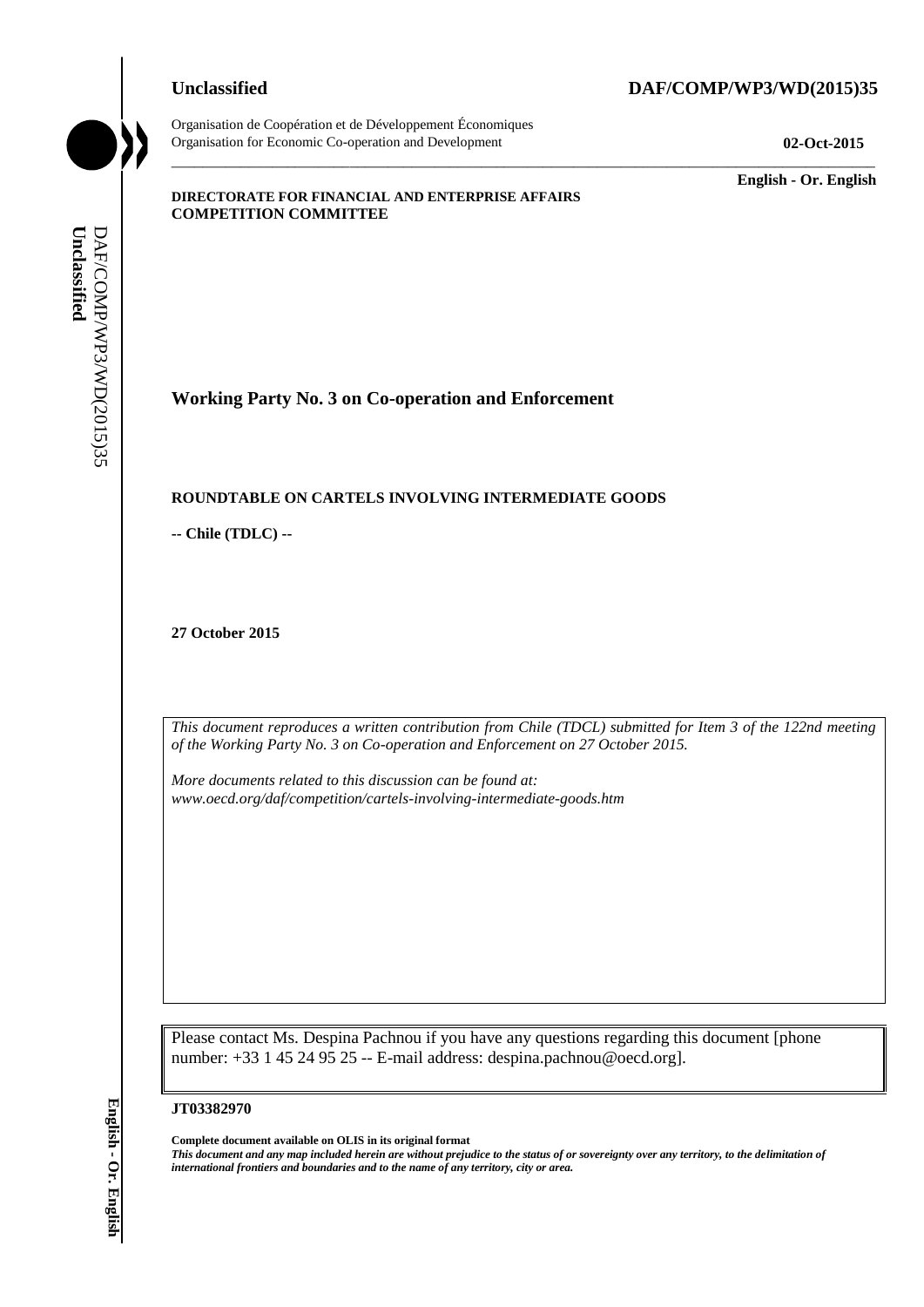### DAF/COMP/WP3/WD(2015)35

# **-- Chile (TDLC) --**

1. In Chile, the only cartel case involving intermediate goods that has been presented to the TDLC was referred to the market for compressors in Chile. Compressors are an essential input in the manufacturing of refrigeration appliances that are sold to Chilean consumers. Therefore, taking into account the hypothetical scenarios presented in the contribution request, Chile was "Country C" in this case.

2. The case was submitted before the TDLC in July  $2010<sup>1</sup>$  against the companies Tecumseh do Brasil Ltda. and Whirlpool S.A. This is the first complaint filed by the FNE with information provided by a company that obtained the benefit of fine exemption incorporated by the 2009 amendments to the Competition Act. In its complaint, the FNE argued that both companies breached the law by adopting and implementing a series of worldwide agreements aimed at artificially increasing the price of low wattage hermetic compressors, which were marketed in the Chilean market, among other countries. The FNE requested the TDLC to declare the existence of said agreement, to order its immediate cessation, to impose Whirlpool a fine of approximately USD\$ 15 million and to exempt Tecumseh from any fine in light of the leniency benefit.

3. In June 2012, the TDLC ruled unanimously against Whirlpool and Tecumseh for engaging in a collusive agreement. Since Tecumseh was the first company that met the legal requirement to be exempted from fines, according to the leniency provision, the TDLC's ruling applied this provision for the first time, recognizing the fines exemption granted by the FNE. At the same time, the TDLC fined Whirlpool in approximately USD\$ 10 m.<sup>2</sup>

4. In its ruling, the TDLC stated that the Chilean competition law is applicable to conducts that have harmed competition in Chilean markets, irrespective of where the conducts have been performed, in Chile or abroad. The case presented international aspects, due to which the FNE, particularly during the period the investigation was carried out, had to seek international cooperation from various international agencies that had background information regarding the case. The TDLC's decision was challenged before the Supreme Court.

5. The case was brought before the Supreme Court by Whirlpool, who claimed lack of jurisdiction, *res judicata* and *ne bis in idem*. On September 2013, the Chilean Supreme Court upheld the TDLC's decision<sup>3</sup>. In its ruling, the Supreme Court rejected Whirlpool's claim of lack of jurisdiction because the cartel was carried out outside of Chile, arguing that: "*the purpose of the rules established in Decree Law No. 211 is to protect competition in Chile, it is clear that our courts do have jurisdiction to consider those attempts against these norms that have produced effects in Chile or that have the ability to do so, wherever they are carried out or held*". Moreover, the judgment stated that having accepted Whirlpool's argument "*would imply that such unlawful conduct, which also would have materialized in Chile, would be excluded from control and punishment by the country's courts*".

6. The ruling also rejected the claims relating to res judicata and ne bis in idem, considering that in this case "no foreign jurisdiction has considered or punished the events that occurred in Chile, which have affected the domestic market".

<sup>|&</sup>lt;br>|<br>| FNE's complaint is available at: [http://www.fne.gob.cl/wp-content/uploads/2012/02/requ\\_002\\_2010.pdf](http://www.fne.gob.cl/wp-content/uploads/2012/02/requ_002_2010.pdf)

<sup>&</sup>lt;sup>2</sup> TDLC's Ruling No. 122 is available at: [http://www.tdlc.cl/DocumentosMultiples/Sentencia\\_122\\_2012.pdf](http://www.tdlc.cl/DocumentosMultiples/Sentencia_122_2012.pdf)

<sup>&</sup>lt;sup>3</sup> The Supreme Court's Ruling is available at: [http://www.tdlc.cl/DocumentosMultiples/](http://www.tdlc.cl/DocumentosMultiples/Sentencia_122_Corte_Suprema.pdf) Sentencia 122 Corte Suprema.pdf